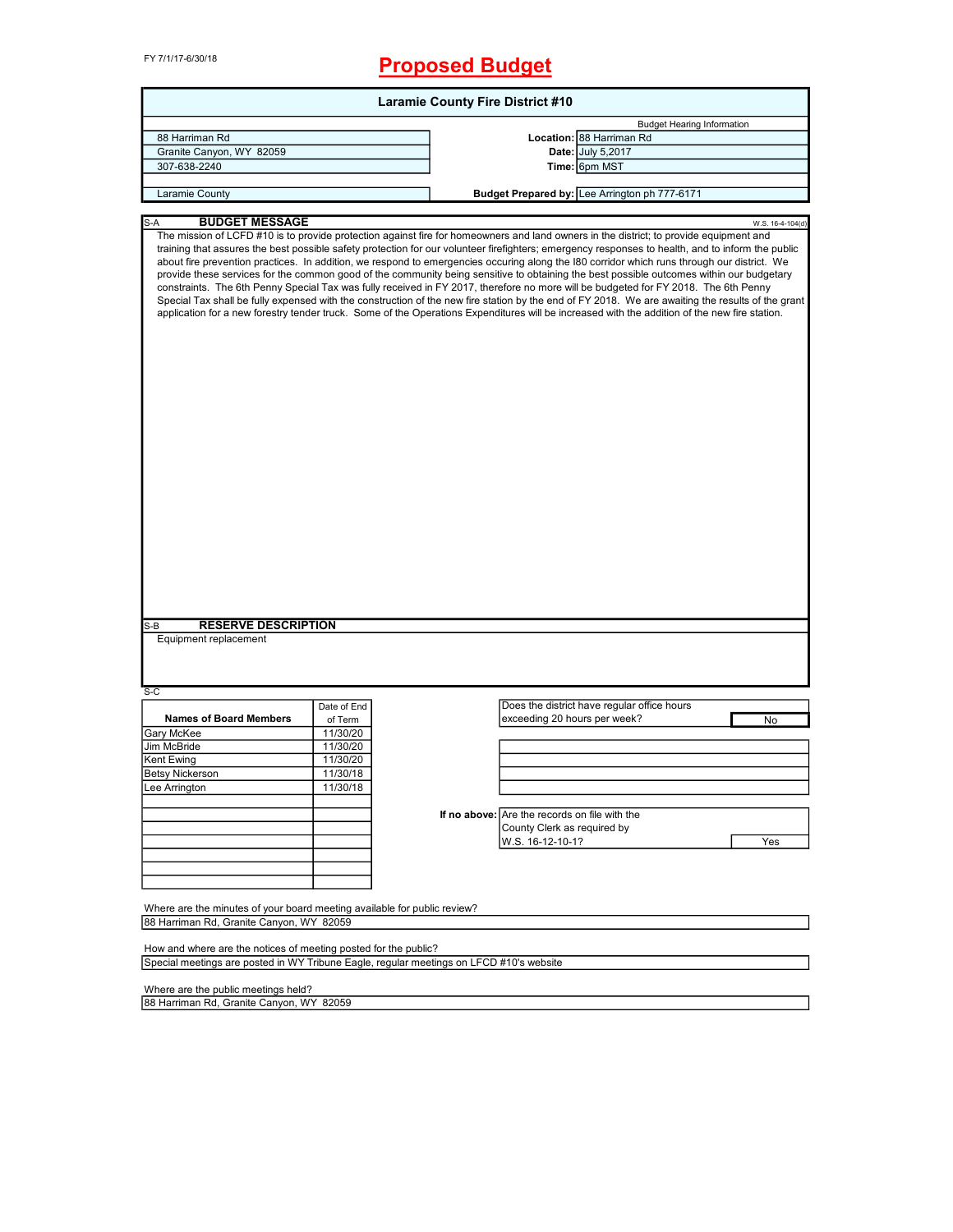### **PROPOSED BUDGET SUMMARY**

|       | <b>OVERVIEW</b>                                             | 2015-2016<br>Actual | 2016-2017<br>Estimated | 2017-2018<br>Proposed | Pending<br>Approval |
|-------|-------------------------------------------------------------|---------------------|------------------------|-----------------------|---------------------|
| $S-1$ | <b>Total Budgeted Expenditures</b>                          | \$102,271           | \$756.486              | \$1.018.535           |                     |
| $S-2$ | <b>Total Principal to Pay on Debt</b>                       | \$0                 | \$0                    |                       |                     |
| $S-3$ | <b>Total Change to Restricted Funds</b>                     | \$307.577           | $-$ \$429.073          | $-$ \$654,500         |                     |
|       |                                                             |                     |                        |                       |                     |
| $S-4$ | <b>Total General Fund and Forecasted Revenues Available</b> | \$543,274           | \$432,559              | \$461.469             |                     |
|       |                                                             |                     |                        |                       |                     |
| $S-5$ | Amount requested from County Commissioners                  | \$417,816           | \$301,909              |                       | \$95,000            |
|       |                                                             |                     |                        |                       |                     |
| $S-6$ | <b>Additional Funding Needed:</b>                           |                     |                        | SO I                  |                     |

2015-2016 Actual 2016-2017 Estimated 2017-2018 Proposed Pending Approval S-7 **Operating Revenues** \$0 \$0 \$0 \$0 S-8 **Tax levy (From the County Treasurer)** \$85,565 \$83,297 \$95,000 \$95,000 S-9 **Government Support** \$27,000 \$27,000 \$3,000 \$3,000 S-10 **Grants** \$24,940 \$12,519 \$270,000 \$270,000 S-11 **Other County Support (Not from Co. Treas.)** \$332,251 \$218,612 \$0 \$0 S-12 Miscellaneous \$1,736 \$2,667 \$520 \$\$20 S-13 **Other Forecasted Revenue** \$0 \$0 \$0 \$0 S-14 **Total Revenue** \$471,492 \$344,095 \$368,520 \$368,520 FY 7/1/17-6/30/18 Laramie County Fire District #10 2015-2016 Actual 2016-2017 Estimated 2017-2018 Proposed Pending Approval S-15 **Capital Outlay** \$35,337 | \$696,476 | \$956,400  *\$*956,400 S-16 **Interest and Fees On Debt** \$0 \$0 \$0 \$0 S-17 **Administration 65,045 Administration 65,045 Administration 65,045 Administration** S-18 **Operations** \$54,350 \$48,795 \$44,340 \$44,340 **S-19 Indirect Costs being the set of the set of the set of the set of the set of the set of the set of the set of the set of the set of the set of the set of the set of the set of the set of the set of the set of the** S-20 **Total Expenditures** \$102,271 \$756,486 \$1,018,535 \$1,018,535 2015-2016 Actual 2016-2017 Estimated 2017-2018 Proposed Pending Approval S-21 **Principal Paid on Debt** \$0 \$0 \$0 \$0 2015-2016 Actual 2016-2017 Estimated 2017-2018 Proposed Pending Approval **S-22 <b>TOTAL GENERAL FUNDS** \$88,464 **\$71,782** \$88,464 \$92,949 \$92,949 **EXPENDITURE SUMMARY REVENUE SUMMARY DEBT SUMMARY CASH AND INVESTMENTS**

#### **Summary of Reserve Funds**

S-23 **Beginning Balance in Reserve Accounts**

S-24 a. Depreciation Reserve **120 a. Depreciation Reserve 120 a. Depreciation Reserve 120 a.** 2010 \$1,062,270 \$657,847 \$657,847

S-25 b. Other Reserve \$0 \$0 \$0 \$0

S-26 c. Emergency Reserve (Cash) **\$207,178** \$182,465 \$157,815 \$157,815

- S-27 **Amount to be added**
- 
- 
- -
- 
- 
- S-33 **TOTAL RESERVES AT END OF FISCAL YEAR** \$1,244,735 \$815,662 \$161,162 \$161,162

**Total Reserves (a+b+c)**  $$937,158$  $$1,244,735$  $$815,662$  $$815,662$ S-28 a. Depreciation Reserve **by Example 2000 \$220,577** \$250 \$220,577 \$250 S-29 b. Other Reserve  $\overline{\text{S0}}$   $\overline{\text{S0}}$   $\overline{\text{S0}}$   $\overline{\text{S0}}$   $\overline{\text{S0}}$   $\overline{\text{S0}}$   $\overline{\text{S0}}$   $\overline{\text{S0}}$ S-30 c. Emergency Reserve (Cash) \$287 \$286 \$250 \$250 **Total to be added (a+b+c)**  $$332,577$  $$220,863$  **\$500** S-31 **Subtotal \$1,269,735 \$31,465,598 \$8816,162 \$816,162** S-32 **Less Total to be spent** \$25,000 \$649,936 \$655,000 \$655,000

*End of Summary*

*Budget Officer / District Official (if not same as "Submitted by")*

Granite Canyon, WY 82059

Date adopted by Special District

**DISTRICT ADDRESS:** 88 Harriman Rd **PREPARED BY:** Lee Arrington ph 777-6171

**DISTRICT PHONE:** 307-638-2240

3/27/17 *Form approved by Wyoming Department of Audit, Public Funds Division* Prepared in compliance with the Uniform Municipal Fiscal Procedures Act (W.S. 16-4-101 through 124) as it applies.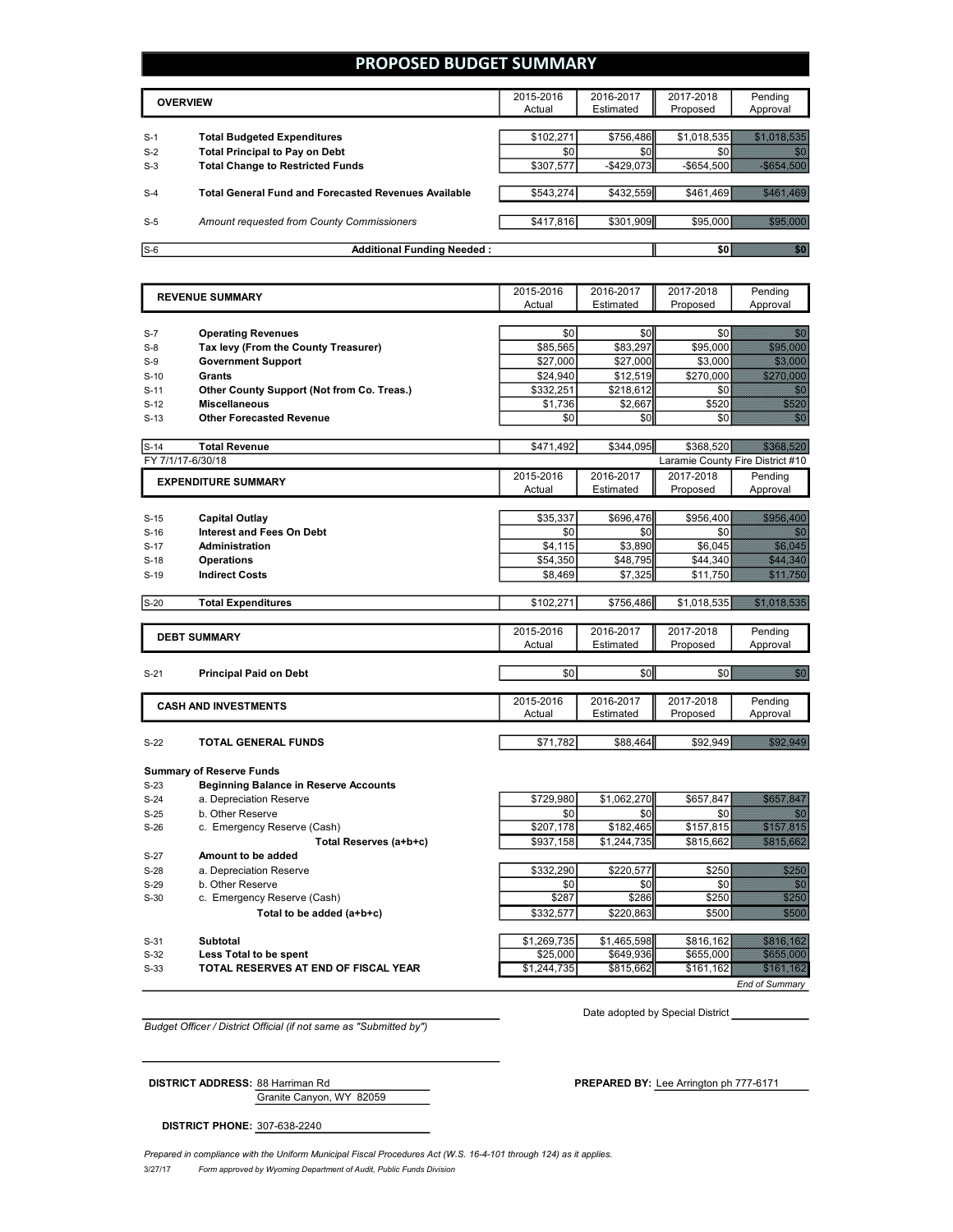# **Proposed Budget**

|         | Laramie County Fire District #10               |                 |                 | <b>FYE</b> | 6/30/2018                                                                                                                                                                                                                        |
|---------|------------------------------------------------|-----------------|-----------------|------------|----------------------------------------------------------------------------------------------------------------------------------------------------------------------------------------------------------------------------------|
|         | <b>NAME OF DISTRICT/BOARD</b>                  |                 |                 |            |                                                                                                                                                                                                                                  |
|         |                                                |                 |                 |            |                                                                                                                                                                                                                                  |
|         | PROPERTY TAXES AND ASSESSMENTS                 |                 |                 |            |                                                                                                                                                                                                                                  |
|         |                                                | 2015-2016       | 2016-2017       | 2017-2018  | Pending                                                                                                                                                                                                                          |
|         |                                                | Actual          | Estimated       | Proposed   | Approval                                                                                                                                                                                                                         |
| $R-1$   | <b>Property Taxes and Assessments Received</b> |                 |                 |            |                                                                                                                                                                                                                                  |
| $R-1.1$ | Tax Levy (From the County Treasurer)           | \$85,565        | \$83,297        | \$95,000   | a a chun                                                                                                                                                                                                                         |
| $R-1.2$ | <b>Other County Support</b>                    | \$332,251       | \$218,612       |            |                                                                                                                                                                                                                                  |
|         |                                                |                 |                 |            |                                                                                                                                                                                                                                  |
|         | <b>FORECASTED REVENUE</b>                      |                 |                 |            |                                                                                                                                                                                                                                  |
|         |                                                | 2015-2016       | 2016-2017       | 2017-2018  | Pending                                                                                                                                                                                                                          |
|         |                                                | Actual          | Estimated       | Proposed   | Approval                                                                                                                                                                                                                         |
| $R-2$   | <b>Revenues from Other Governments</b>         |                 |                 |            |                                                                                                                                                                                                                                  |
| $R-2.1$ | State Aid                                      |                 |                 |            |                                                                                                                                                                                                                                  |
| $R-2.2$ | Additional County Aid (non-treasurer)          | \$27,000        | \$27,000        | \$3,000    | <b>1999 - 1999 - 1999</b>                                                                                                                                                                                                        |
| $R-2.3$ | City (or Town) Aid                             |                 |                 |            |                                                                                                                                                                                                                                  |
| $R-2.4$ | Other (Specify)                                |                 |                 |            |                                                                                                                                                                                                                                  |
| $R-2.5$ | <b>Total Government Support</b>                | \$27,000        | \$27,000        | \$3,000    | <b>1999 - 1999 - 1999</b>                                                                                                                                                                                                        |
| $R-3$   | <b>Operating Revenues</b>                      |                 |                 |            |                                                                                                                                                                                                                                  |
| $R-3.1$ | <b>Customer Charges</b>                        |                 |                 |            |                                                                                                                                                                                                                                  |
| $R-3.2$ | Sales of Goods or Services                     |                 |                 |            |                                                                                                                                                                                                                                  |
| $R-3.3$ | <b>Other Assessments</b>                       |                 |                 |            |                                                                                                                                                                                                                                  |
| $R-3.4$ | <b>Total Operating Revenues</b>                | \$0             | $\overline{50}$ | \$0        | 20                                                                                                                                                                                                                               |
| $R-4$   | Grants                                         |                 |                 |            |                                                                                                                                                                                                                                  |
| $R-4.1$ | <b>Direct Federal Grants</b>                   |                 |                 | \$270,000  | <u> Elizabeth Carl</u>                                                                                                                                                                                                           |
| $R-4.2$ | <b>Federal Grants thru State Agencies</b>      |                 |                 |            |                                                                                                                                                                                                                                  |
| $R-4.3$ | <b>Grants from State Agencies</b>              | \$24,940        | \$12,519        |            |                                                                                                                                                                                                                                  |
| $R-4.4$ | <b>Total Grants</b>                            | \$24,940        | \$12,519        | \$270,000  | a a shekarar 200                                                                                                                                                                                                                 |
| $R-5$   | <b>Miscellaneous Revenue</b>                   |                 |                 |            |                                                                                                                                                                                                                                  |
| $R-5.1$ | Interest                                       | \$1,736         | \$2,667         | \$520      | <b>STAND</b>                                                                                                                                                                                                                     |
| $R-5.2$ | Other: Specify<br>Other: Additional            |                 |                 |            |                                                                                                                                                                                                                                  |
| $R-5.3$ | <b>Total Miscellaneous</b>                     | \$1,736         | \$2,667         | \$520      | <b>SEILI</b>                                                                                                                                                                                                                     |
| $R-5.4$ | <b>Total Forecasted Revenue</b>                | \$53,676        | \$42,186        |            | a a componente de la componente de la componente de la componente de la componente de la componente de la comp<br>En la componente de la componente de la componente de la componente de la componente de la componente de la co |
| $R-5.5$ |                                                |                 |                 | \$273,520  |                                                                                                                                                                                                                                  |
| $R-6$   | <b>Other Forecasted Revenue</b>                |                 |                 |            |                                                                                                                                                                                                                                  |
| $R-6.1$ | a. Other past due-as estimated by Co. Treas.   |                 |                 |            |                                                                                                                                                                                                                                  |
| $R-6.2$ | b. Other forecasted revenue (specify):         |                 |                 |            |                                                                                                                                                                                                                                  |
| $R-6.3$ |                                                |                 |                 |            |                                                                                                                                                                                                                                  |
| $R-6.4$ |                                                |                 |                 |            |                                                                                                                                                                                                                                  |
| $R-6.5$ |                                                |                 |                 |            |                                                                                                                                                                                                                                  |
| $R-6.6$ | Total Other Forecasted Revenue (a+b)           | $\overline{60}$ | \$0             | \$0        | en<br>Statistik                                                                                                                                                                                                                  |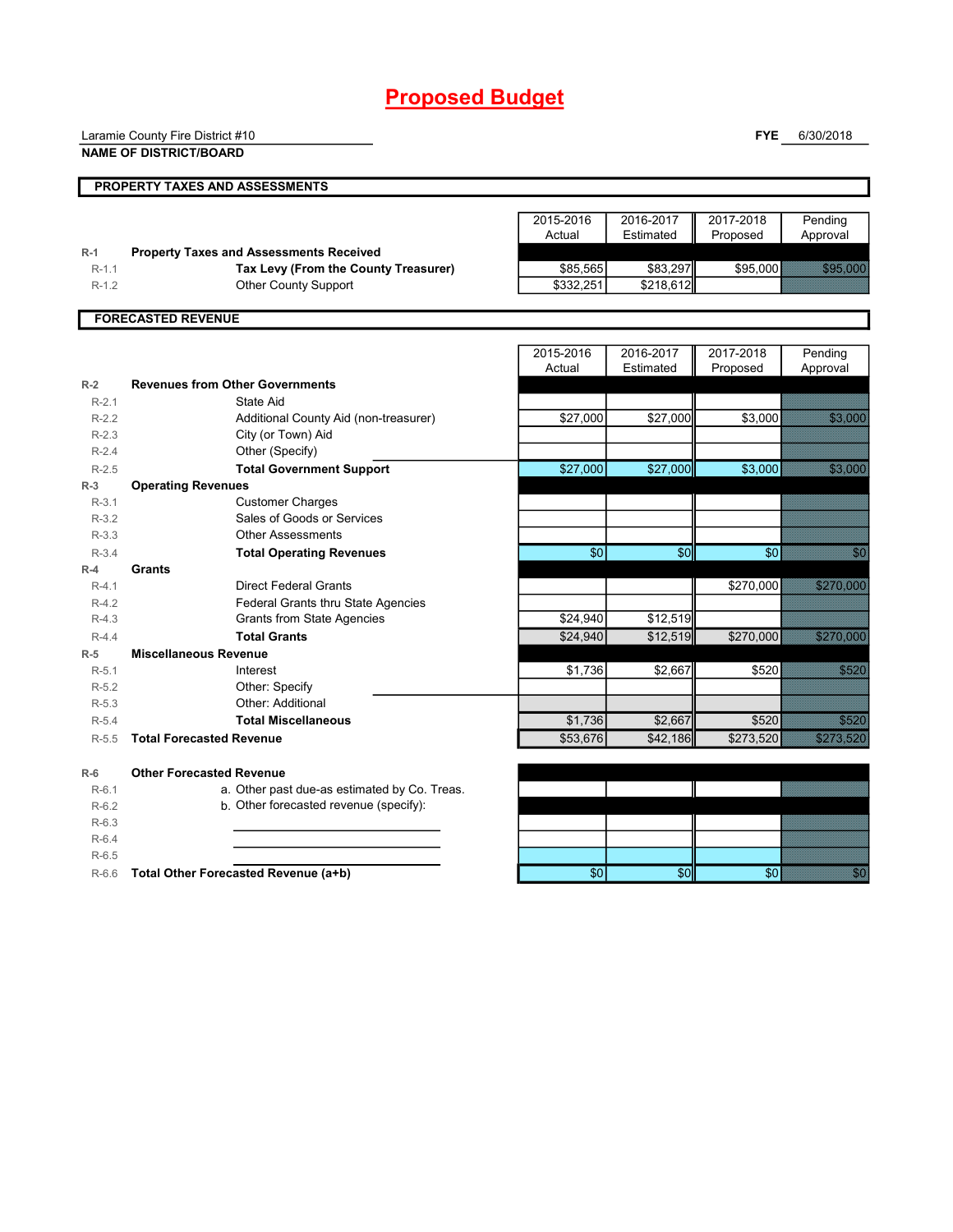### Laramie County Fire District #10 **NAME OF DISTRICT/BOARD**

## **CAPITAL OUTLAY BUDGET**

| $E-1$   | <b>Capital Outlay</b> |                         |
|---------|-----------------------|-------------------------|
| $F-11$  |                       | <b>Real Property</b>    |
| $F-12$  |                       | Vehicles                |
| $F-1.3$ |                       | <b>Office Equipment</b> |
| $F-14$  |                       | Other (Specify)         |
| $F-1.5$ |                       | SCBA system & radios    |
| $F-16$  |                       |                         |
| $F-17$  |                       |                         |
| $F-1.8$ | TOTAL CAPITAL OUTLAY  |                         |

|         |                             |                         | 2015-2016 | 2016-2017 | 2017-2018 | Pending            |
|---------|-----------------------------|-------------------------|-----------|-----------|-----------|--------------------|
|         |                             |                         | Actual    | Estimated | Proposed  | Approval           |
|         | <b>Capital Outlay</b>       |                         |           |           |           |                    |
| $E-1.1$ |                             | <b>Real Property</b>    | \$2,114   | \$625,000 | \$625,000 | <u> Karansista</u> |
| $E-1.2$ |                             | Vehicles                |           | \$30,813  | \$305,000 | ERTE ETTE          |
| $E-1.3$ |                             | <b>Office Equipment</b> |           |           |           |                    |
| $E-1.4$ |                             | Other (Specify)         |           |           |           |                    |
| $E-1.5$ |                             | SCBA system & radios    | \$33,224  | \$40,663  | \$26,400  | <b>BARTON BAR</b>  |
| $E-1.6$ |                             |                         |           |           |           |                    |
| $E-1.7$ |                             |                         |           |           |           |                    |
| $E-1.8$ | <b>TOTAL CAPITAL OUTLAY</b> |                         | \$35,337  | \$696,476 | \$956,400 |                    |

## **ADMINISTRATION BUDGET**

| $E-2$     | <b>Personnel Services</b>            |                              |
|-----------|--------------------------------------|------------------------------|
| $E - 2.1$ |                                      | Administrator                |
| $E - 2.2$ |                                      | Secretary                    |
| $E - 2.3$ |                                      | Clerical                     |
| $E-2.4$   |                                      | Other (Specify)              |
| $E - 2.5$ |                                      |                              |
| $E-2.6$   |                                      |                              |
| $E - 2.7$ |                                      |                              |
| $E-3$     | <b>Board Expenses</b>                |                              |
| $E-3.1$   |                                      | Travel                       |
| $E - 3.2$ |                                      | Mileage                      |
| $E - 3.3$ |                                      | Other (Specify)              |
| $E - 3.4$ |                                      | Newsletter                   |
| $E - 3.5$ |                                      |                              |
| $E - 3.6$ |                                      |                              |
| $E-4$     | <b>Contractual Services</b>          |                              |
| $E - 4.1$ |                                      | Legal                        |
| $E-4.2$   |                                      | Accounting/Auditing          |
| $E-4.3$   |                                      | Other (Specify)              |
| $E-4.4$   |                                      | Advertising                  |
| $E-4.5$   |                                      |                              |
| $E-4.6$   |                                      |                              |
| $E-5$     | <b>Other Administrative Expenses</b> |                              |
| $E - 5.1$ |                                      | <b>Office Supplies</b>       |
| $E - 5.2$ |                                      | Office equipment, rent & rep |
| $E - 5.3$ |                                      | Education                    |
| $E - 5.4$ |                                      | Registrations                |
| $E - 5.5$ |                                      | Other (Specify)              |
| $E-5.6$   |                                      | <b>Bank Service Charges</b>  |
| $E - 5.7$ |                                      |                              |
| $E - 5.8$ |                                      |                              |
| $E-6$     | <b>TOTAL ADMINISTRATION</b>          |                              |

|                          |                                      | 2015-2016<br>Actual | 2016-2017<br>Estimated | 2017-2018<br>Proposed | Pending<br>Approval |
|--------------------------|--------------------------------------|---------------------|------------------------|-----------------------|---------------------|
| Ż                        | <b>Personnel Services</b>            |                     |                        |                       |                     |
| $E - 2.1$                | Administrator                        |                     |                        |                       |                     |
| $E - 2.2$                | Secretary                            | \$495               | \$595                  | \$595                 | <b>SERIES</b>       |
| $E - 2.3$                | Clerical                             | \$18                | \$100                  | \$150                 | <b>Santa Bara</b>   |
| $E - 2.4$                | Other (Specify)                      |                     |                        |                       |                     |
| $E-2.5$                  |                                      |                     |                        |                       |                     |
| $E - 2.6$                |                                      |                     |                        |                       |                     |
| $E - 2.7$                |                                      |                     |                        |                       |                     |
| $\overline{\phantom{0}}$ | <b>Board Expenses</b>                |                     |                        |                       |                     |
| $E - 3.1$                | Travel                               |                     |                        |                       |                     |
| $E - 3.2$                | Mileage                              |                     |                        |                       |                     |
| $E - 3.3$                | Other (Specify)                      |                     |                        |                       |                     |
| $E - 3.4$                | Newsletter                           | \$589               | \$455                  | \$1,000               |                     |
| $E - 3.5$                |                                      |                     |                        |                       |                     |
| $E - 3.6$                |                                      |                     |                        |                       |                     |
| l.                       | <b>Contractual Services</b>          |                     |                        |                       |                     |
| $E - 4.1$                | Legal                                |                     |                        |                       |                     |
| $E - 4.2$                | Accounting/Auditing                  | \$2,100             | \$2,000                | \$2,500               | <u>Sidan Sa</u>     |
| $E-4.3$                  | Other (Specify)                      |                     |                        |                       |                     |
| $E - 4.4$                | Advertising                          | \$149               | \$214                  | \$500                 | na an ainm          |
| $E-4.5$                  |                                      |                     |                        |                       |                     |
| $E - 4.6$                |                                      |                     |                        |                       |                     |
| $\overline{\phantom{a}}$ | <b>Other Administrative Expenses</b> |                     |                        |                       |                     |
| $E - 5.1$                | Office Supplies                      | \$613               | \$297                  | \$500                 | 3333                |
| $E - 5.2$                | Office equipment, rent & repair      |                     |                        | \$250                 |                     |
| $E - 5.3$                | Education                            |                     |                        | \$200                 | <u>SASS</u>         |
| $E - 5.4$                | Registrations                        |                     |                        | \$250                 | <u>Sidasid</u>      |
| $E - 5.5$                | Other (Specify)                      |                     |                        |                       |                     |
| $E - 5.6$                | <b>Bank Service Charges</b>          | \$151               | \$229                  | \$100                 |                     |
| $E - 5.7$                |                                      |                     |                        |                       |                     |
| $E - 5.8$                |                                      |                     |                        |                       |                     |
| î                        | <b>TOTAL ADMINISTRATION</b>          | \$4,115             | \$3,890                | \$6,045               | <b>Santa Linda</b>  |
|                          |                                      |                     |                        |                       |                     |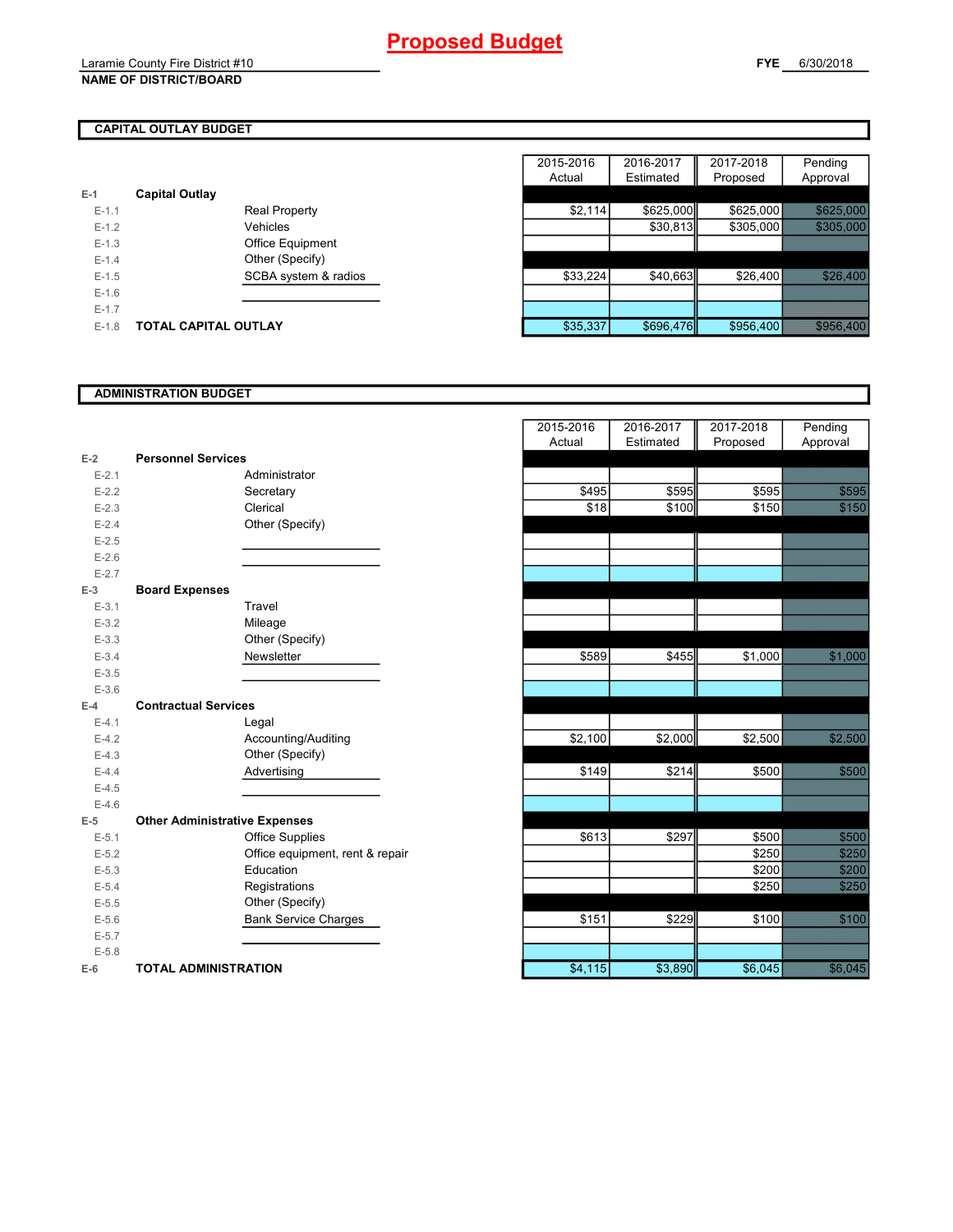## **Proposed Budget**

Laramie County Fire District #10

## **FYE** 6/30/2018

## **OPERATIONS BUDGET**

| $E-7$     | <b>Personnel Services</b>              |                      |          |             |                                                                                                                      |
|-----------|----------------------------------------|----------------------|----------|-------------|----------------------------------------------------------------------------------------------------------------------|
| $E - 7.1$ | Wages--Operations                      |                      |          |             |                                                                                                                      |
| $E - 7.2$ | <b>Service Contracts</b>               |                      |          |             |                                                                                                                      |
| $E - 7.3$ | Other (Specify)                        |                      |          |             |                                                                                                                      |
| $E - 7.4$ | Training                               | \$4,547              | \$3,323  | \$4,500     | <b>SANTA COMPOSIT</b>                                                                                                |
| $E - 7.5$ | <b>Background Checks</b>               |                      | \$49     | <b>\$70</b> | an dhe                                                                                                               |
| $E - 7.6$ | see additional details                 |                      |          | \$1,500     |                                                                                                                      |
| $E-8$     | <b>Travel</b>                          |                      |          |             |                                                                                                                      |
| $E-8.1$   | Mileage                                |                      |          |             |                                                                                                                      |
| $E-8.2$   | Other (Specify)                        |                      |          |             |                                                                                                                      |
| $E-8.3$   |                                        |                      |          |             |                                                                                                                      |
| $E - 8.4$ |                                        |                      |          |             |                                                                                                                      |
| $E - 8.5$ |                                        |                      |          |             |                                                                                                                      |
| $E-9$     | <b>Operating supplies (List)</b>       |                      |          |             |                                                                                                                      |
| $E-9.1$   | <b>Station Supplies</b>                | \$1,808              | \$2,668  | \$3,000     |                                                                                                                      |
| $E-9.2$   | <b>Reporting Software</b>              | $-$792$              | \$305    | \$450       | en de la filosofia<br>Altalante                                                                                      |
| $E-9.3$   | Foam                                   | \$623                | \$875    | \$1,500     |                                                                                                                      |
| $E-9.4$   |                                        |                      |          |             |                                                                                                                      |
| $E-9.5$   |                                        |                      |          |             |                                                                                                                      |
| $E-10$    | <b>Program Services (List)</b>         |                      |          |             |                                                                                                                      |
| $E-10.1$  | Fuel                                   | \$2,062              | \$2,737  | \$2,250     | <u>standard</u>                                                                                                      |
| $E-10.2$  | Vehicle Maintenance                    | \$10,972             | \$10,083 | \$8,500     |                                                                                                                      |
| $E-10.3$  | Small Equipment                        | \$1,849              | \$6,923  | \$2,500     | <u>e de la provincia de la provincia de la provincia de la provincia de la provincia de la provincia de la provi</u> |
| $E-10.4$  | <b>Equipment Repairs</b>               | \$3,777              | \$5,305  | \$3,370     | <u> Maria I</u>                                                                                                      |
| $E-10.5$  | see additional details                 |                      |          | \$2,500     | <b>SALESS</b>                                                                                                        |
| $E-11$    | <b>Contractual Arrangements (List)</b> |                      |          |             |                                                                                                                      |
| $E-11.1$  | Land Lease                             | \$475                | \$375    | \$475       | an dhe                                                                                                               |
| $E-11.2$  | <b>WY Mitigation</b>                   | \$21,642             | \$8,901  | \$1,000     |                                                                                                                      |
| $E-11.3$  | <b>Equipment Testing</b>               |                      |          |             |                                                                                                                      |
| $E-11.4$  |                                        |                      |          |             |                                                                                                                      |
| $E-11.5$  |                                        |                      |          |             |                                                                                                                      |
| $E-12$    | <b>Other operations (Specify)</b>      |                      |          |             |                                                                                                                      |
| $E-12.1$  | Dues                                   | \$150                | \$200    | \$225       | <u>Siddle</u>                                                                                                        |
| $E-12.2$  | Bldg/Grounds                           | $\overline{\$1,201}$ | \$754    | \$3,100     | <b>RADIO COM</b>                                                                                                     |
| $E-12.3$  | <b>Utilities</b>                       | \$6,038              | \$5,900  | \$9,000     | <b>Side of the Sea</b>                                                                                               |
| $E-12.4$  | <b>Meeting Expenses</b>                |                      | \$398    | \$400       |                                                                                                                      |
| $E-12.5$  |                                        |                      |          |             |                                                                                                                      |
| $E-13$    | <b>TOTAL OPERATIONS</b>                | \$54,350             | \$48,795 | \$44.340    | a ar an ainm                                                                                                         |

|                      |                                         | 2015-2016 | 2016-2017 | 2017-2018          | Pending                                                                                                                                                                                                                       |
|----------------------|-----------------------------------------|-----------|-----------|--------------------|-------------------------------------------------------------------------------------------------------------------------------------------------------------------------------------------------------------------------------|
|                      |                                         | Actual    | Estimated | Proposed           | Approval                                                                                                                                                                                                                      |
| $\overline{7}$       | <b>Personnel Services</b>               |           |           |                    |                                                                                                                                                                                                                               |
| $E - 7.1$            | Wages--Operations                       |           |           |                    |                                                                                                                                                                                                                               |
| $E - 7.2$            | <b>Service Contracts</b>                |           |           |                    |                                                                                                                                                                                                                               |
| $E - 7.3$            | Other (Specify)                         |           |           |                    |                                                                                                                                                                                                                               |
| $E - 7.4$            | Training                                | \$4,547   | \$3,323   | \$4,500            | <b>1999</b>                                                                                                                                                                                                                   |
| $E - 7.5$            | <b>Background Checks</b>                |           | \$49      | \$70               | <b>Sida</b>                                                                                                                                                                                                                   |
| $E - 7.6$            | see additional details                  |           |           | \$1,500            |                                                                                                                                                                                                                               |
| 8                    | <b>Travel</b>                           |           |           |                    |                                                                                                                                                                                                                               |
| $E-8.1$              | Mileage                                 |           |           |                    | <u> Kalèndher Kalèndher Kalèndher Kalèndher Kalèndher Kalèndher Kalèndher Kalèndher Kalèndher Kalèndher Kalèndhe</u>                                                                                                          |
| $E-8.2$              | Other (Specify)                         |           |           |                    |                                                                                                                                                                                                                               |
| $E-8.3$              |                                         |           |           |                    |                                                                                                                                                                                                                               |
| $E-8.4$              |                                         |           |           |                    |                                                                                                                                                                                                                               |
| $E-8.5$              |                                         |           |           |                    |                                                                                                                                                                                                                               |
| 9                    | <b>Operating supplies (List)</b>        |           |           |                    |                                                                                                                                                                                                                               |
| $E-9.1$              | <b>Station Supplies</b>                 | \$1,808   | \$2,668   | \$3,000            |                                                                                                                                                                                                                               |
| $E-9.2$              | <b>Reporting Software</b>               | $-$792$   | \$305     | \$450              | <b>Series</b>                                                                                                                                                                                                                 |
| $E-9.3$              | Foam                                    | \$623     | \$875     | \$1,500            |                                                                                                                                                                                                                               |
| $E-9.4$              |                                         |           |           |                    |                                                                                                                                                                                                                               |
| $E-9.5$              |                                         |           |           |                    |                                                                                                                                                                                                                               |
| $-10$                | <b>Program Services (List)</b>          |           |           |                    |                                                                                                                                                                                                                               |
| $E-10.1$             | Fuel                                    | \$2,062   | \$2,737   | \$2,250            | <u>Siden de Si</u>                                                                                                                                                                                                            |
| $E-10.2$             | Vehicle Maintenance                     | \$10,972  | \$10,083  | \$8,500            | 33.33                                                                                                                                                                                                                         |
| $E-10.3$             | Small Equipment                         | \$1,849   | \$6,923   | \$2,500            | <b>Side State</b>                                                                                                                                                                                                             |
| $E-10.4$             | <b>Equipment Repairs</b>                | \$3,777   | \$5,305   | \$3,370            | <u> Sama</u>                                                                                                                                                                                                                  |
| $E-10.5$             | see additional details                  |           |           | \$2,500            | <u>Silanda</u>                                                                                                                                                                                                                |
| $-11$                | <b>Contractual Arrangements (List)</b>  |           |           |                    |                                                                                                                                                                                                                               |
| $E-11.1$             | <b>Land Lease</b>                       | \$475     | \$375     | \$475              | en en de la falsa de la falsa de la falsa de la falsa de la falsa de la falsa de la falsa de la falsa de la f<br>Estado de la falsa de la falsa de la falsa de la falsa de la falsa de la falsa de la falsa de la falsa de la |
| $E-11.2$             | <b>WY Mitigation</b>                    | \$21,642  | \$8,901   | \$1,000            |                                                                                                                                                                                                                               |
| E-11.3               | <b>Equipment Testing</b>                |           |           |                    |                                                                                                                                                                                                                               |
| $E-11.4$             |                                         |           |           |                    |                                                                                                                                                                                                                               |
| $E-11.5$             |                                         |           |           |                    |                                                                                                                                                                                                                               |
| $-12$                | <b>Other operations (Specify)</b>       | \$150     | \$200     | \$225              | <u>Santa C</u>                                                                                                                                                                                                                |
| $E-12.1$             | Dues                                    | \$1,201   | \$754     |                    |                                                                                                                                                                                                                               |
| $E-12.2$             | <b>Bldg/Grounds</b><br><b>Utilities</b> | \$6,038   | \$5,900   | \$3,100<br>\$9,000 | 33.33<br>33.3333                                                                                                                                                                                                              |
| $E-12.3$             |                                         |           | \$398     | \$400              |                                                                                                                                                                                                                               |
| $E-12.4$<br>$E-12.5$ | <b>Meeting Expenses</b>                 |           |           |                    |                                                                                                                                                                                                                               |
| $-13$                | <b>TOTAL OPERATIONS</b>                 | \$54,350  | \$48,795  | \$44,340           | a kalendari ka                                                                                                                                                                                                                |
|                      |                                         |           |           |                    |                                                                                                                                                                                                                               |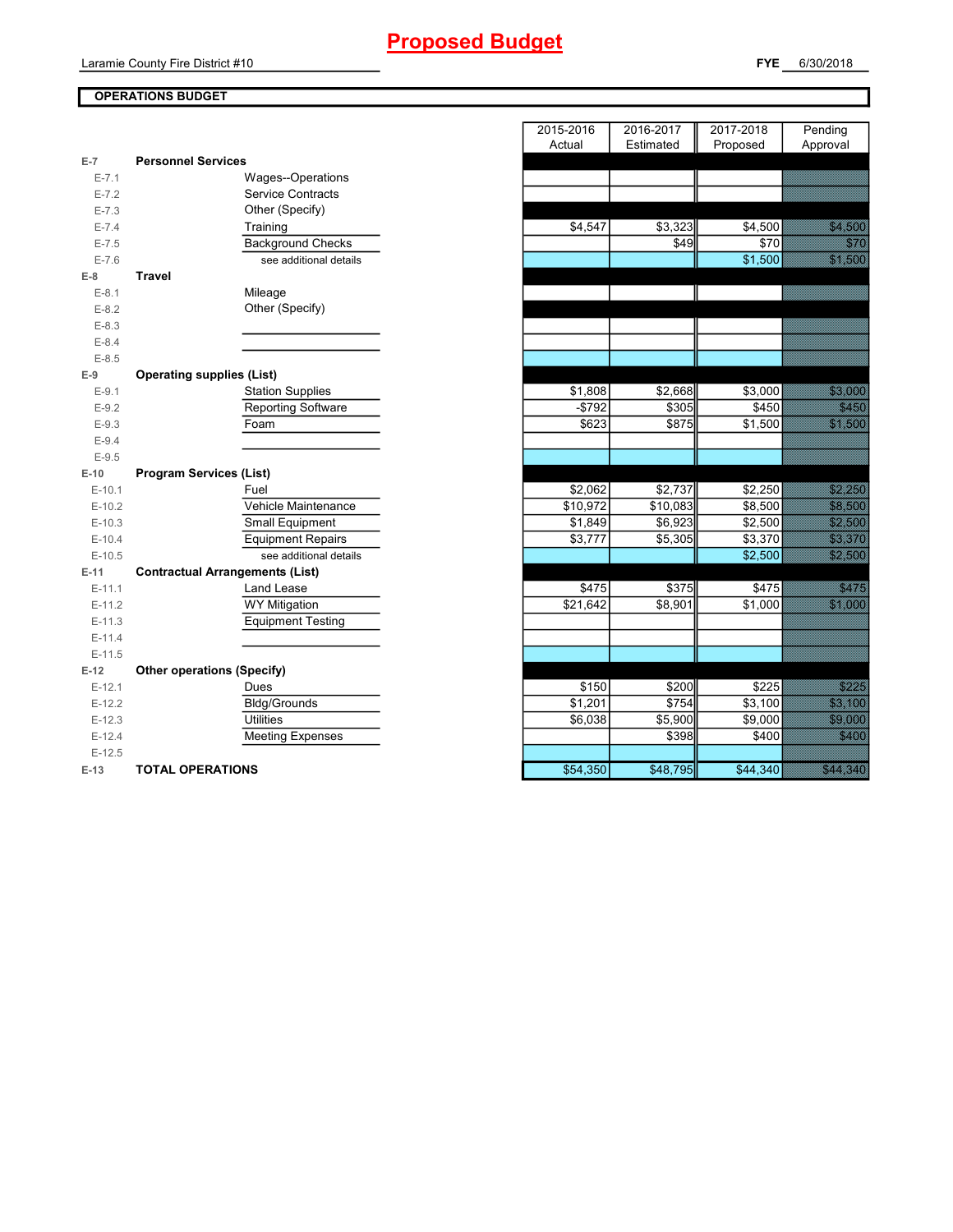## **Proposed Budget**

## **INDIRECT COSTS BUDGET**

| E-14     | Insurance                     |
|----------|-------------------------------|
| $E-14.1$ | Liability                     |
| $E-14.2$ | <b>Buildings and vehicles</b> |
| $F-14.3$ | Equipment                     |
| $F-144$  | Other (Specify)               |
| $F-14.5$ |                               |
| $F-146$  |                               |
| $F-147$  |                               |
| E-15     | Indirect payroll costs:       |
| $E-15.1$ | FICA (Social Security) taxes  |
| $F-152$  | <b>Workers Compensation</b>   |
| $E-15.3$ | Unemployment Taxes            |
| $F-154$  | Retirement                    |
| $E-15.5$ | Health Insurance              |
| $F-156$  | Other (Specify)               |
| $E-15.7$ |                               |
| $E-15.8$ |                               |
| $F-15.9$ |                               |
| $E-16$   | <b>Depreciation Expenses</b>  |
| $E-17$   | <b>TOTAL INDIRECT COSTS</b>   |

|          |                               | 2015-2016 | 2016-2017 | 2017-2018 | Pending     |
|----------|-------------------------------|-----------|-----------|-----------|-------------|
|          |                               | Actual    | Estimated | Proposed  | Approval    |
| $E-14$   | <b>Insurance</b>              |           |           |           |             |
| $E-14.1$ | Liability                     | \$4,600   | \$4,137   | \$7,000   |             |
| $E-14.2$ | <b>Buildings and vehicles</b> |           |           |           |             |
| $E-14.3$ | Equipment                     |           |           |           |             |
| $E-14.4$ | Other (Specify)               |           |           |           |             |
| $E-14.5$ |                               |           |           |           |             |
| $E-14.6$ |                               |           |           |           |             |
| $E-14.7$ |                               |           |           |           |             |
| $E-15$   | Indirect payroll costs:       |           |           |           |             |
| $E-15.1$ | FICA (Social Security) taxes  |           |           |           |             |
| $E-15.2$ | <b>Workers Compensation</b>   | \$2,189   | \$1,208   | \$2,500   | 32.7388     |
| $E-15.3$ | <b>Unemployment Taxes</b>     |           |           |           |             |
| $E-15.4$ | Retirement                    | \$1,680   | \$1,980   | \$2,250   |             |
| $E-15.5$ | Health Insurance              |           |           |           |             |
| $E-15.6$ | Other (Specify)               |           |           |           |             |
| $E-15.7$ |                               |           |           |           |             |
| $E-15.8$ |                               |           |           |           |             |
| $E-15.9$ |                               |           |           |           |             |
| E-16     | <b>Depreciation Expenses</b>  |           |           |           |             |
| E-17     | <b>TOTAL INDIRECT COSTS</b>   | \$8,469   | \$7,325   | \$11,750  | <b>1999</b> |
|          |                               |           |           |           |             |

### **DEBT SERVICE BUDGET**

|         |                           | 2015-2016 | 2016-2017 | 2017-2018 | Pending  |
|---------|---------------------------|-----------|-----------|-----------|----------|
|         |                           | Actual    | Estimated | Proposed  | Approval |
| $D-1$   | <b>Debt Service</b>       |           |           |           |          |
| $D-1.1$ | Principal                 |           |           |           |          |
| $D-1.2$ | Interest                  |           |           |           |          |
| $D-1.3$ | Fees                      |           |           |           |          |
| $D-2$   | <b>TOTAL DEBT SERVICE</b> | \$0       | \$0       |           |          |